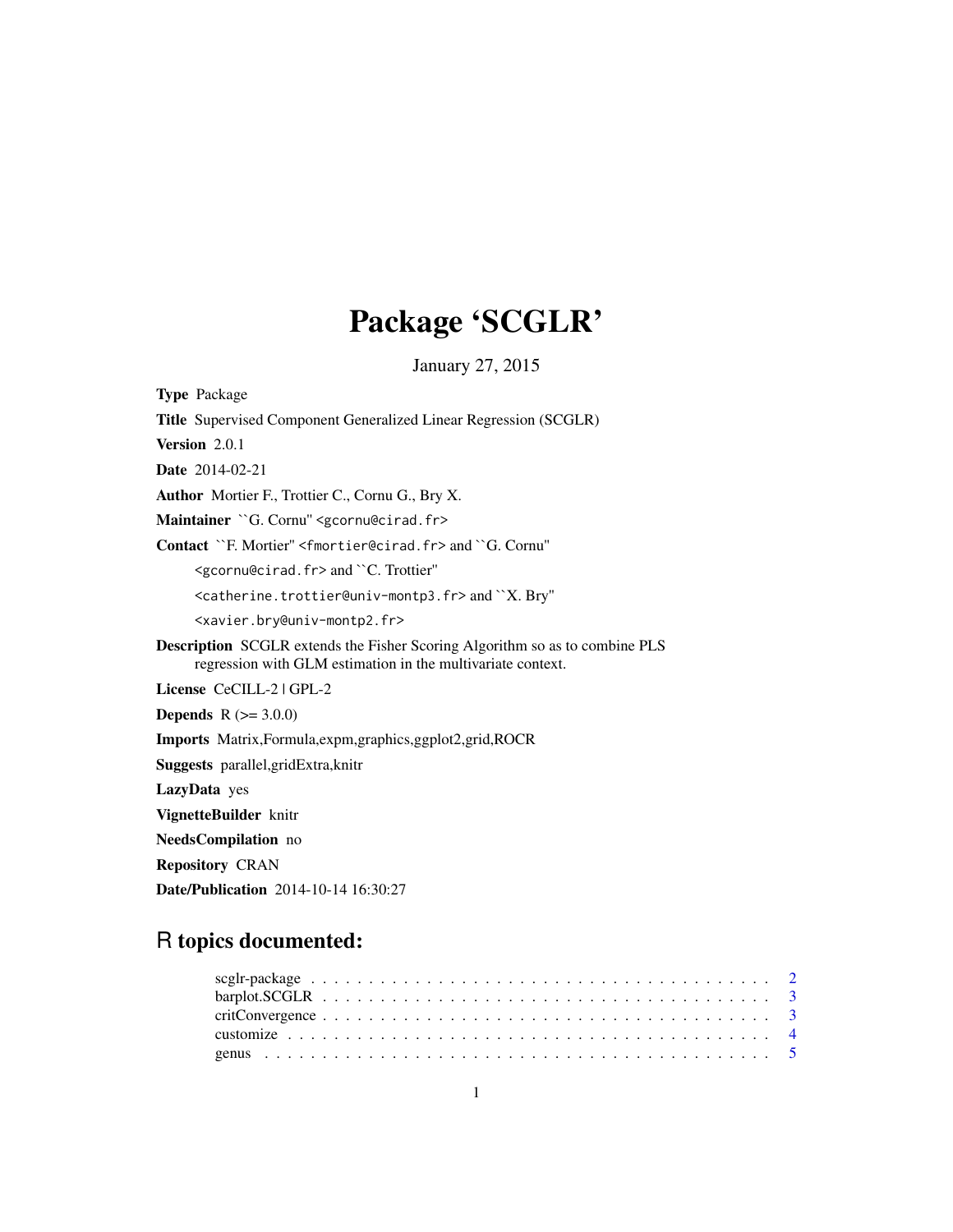#### <span id="page-1-0"></span>2 scglr-package

| Index | 19 |  |
|-------|----|--|

scglr-package *Supervised Component Generalized Linear Regression (SCGLR)*

#### Description

SCGLR implements a new PLS regression approach in the multivariate generalized linear framework. The method allows the joint modeling of random variables from different exponential family distributions, searching for common PLS-type components. [scglr](#page-13-1) and [scglrCrossVal](#page-15-1) are the two main functions. The former constructs the components and performs the parameter estimation, while the latter selects the approriate number of components by cross-validation. Dedicated plots, print, and summary functions are available. The package contains also an ecological dataset dealing with the abundance of multiple tree genera given a large number of geo-referenced environmental variables.

#### Author(s)

Mortier F., Trottier C., Cornu G., Bry X.

#### References

Bry X., Trottier C., Verron T. and Mortier F. (2013) Supervised Component Generalized Linear Regression using a PLS-extension of the Fisher scoring algorithm. *Journal of Multivariate Analysis*, 119, 47-60.#'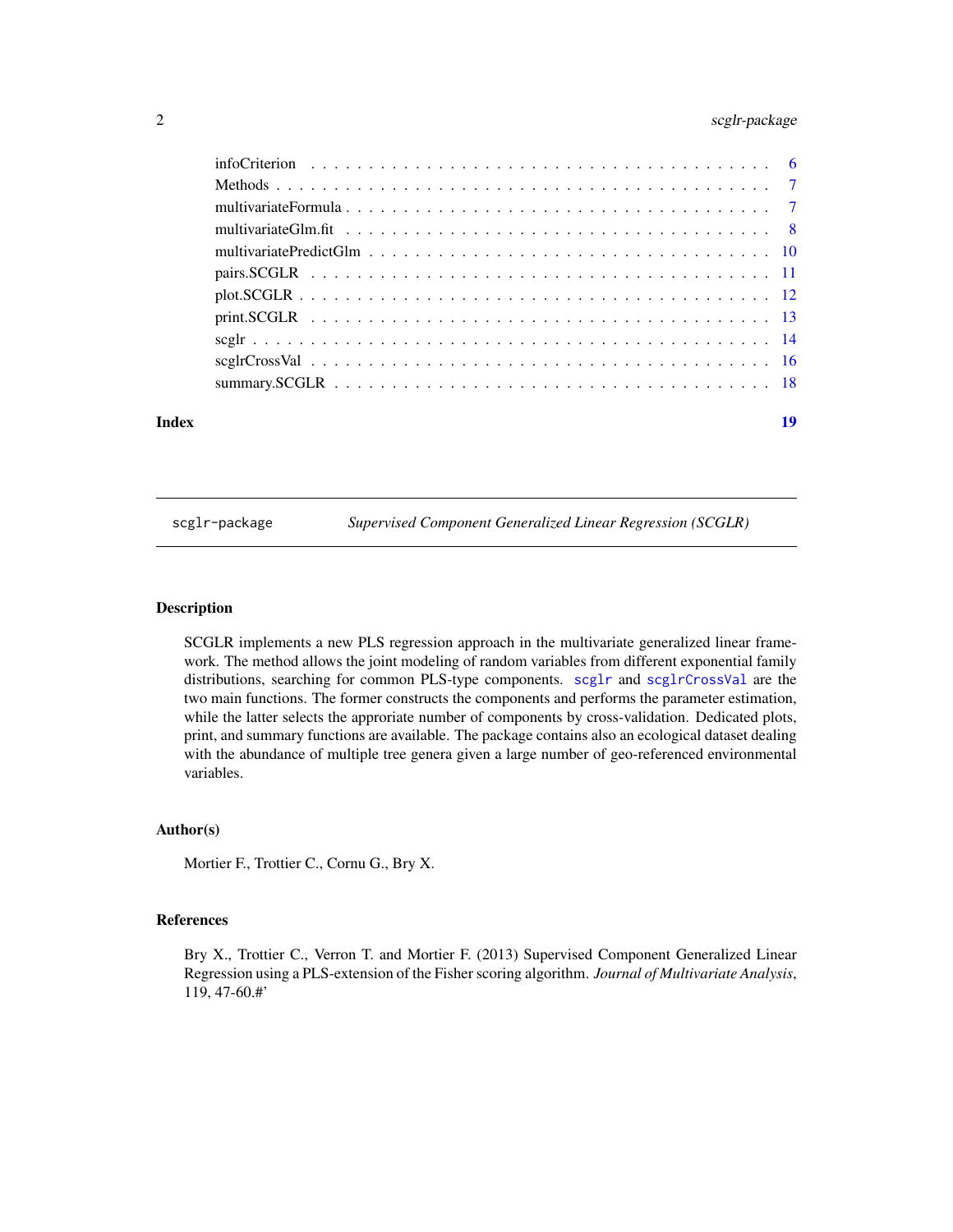<span id="page-2-0"></span>

#### Description

Barplot of percent of overall X variance captured by component

#### Usage

```
## S3 method for class 'SCGLR'
barplot(height, ...)
```
#### Arguments

| height | object of class 'SCGLR', usually a result of running scglr. |
|--------|-------------------------------------------------------------|
| .      | optional arguments.                                         |

#### Value

an object of class ggplot.

#### See Also

For barplot application see examples in [plot.SCGLR](#page-11-1).

critConvergence *Auxiliary function for controlling SCGLR fitting*

#### Description

Auxiliary function for scglr fitting used to construct a convergence control argument.

#### Usage

 $critConvergence(tol = 1e-06, maxit = 50)$ 

#### Arguments

| tol   | positive convergence threshold.        |
|-------|----------------------------------------|
| maxit | integer, maximum number of iterations. |

#### Value

a list containing elements named as the arguments.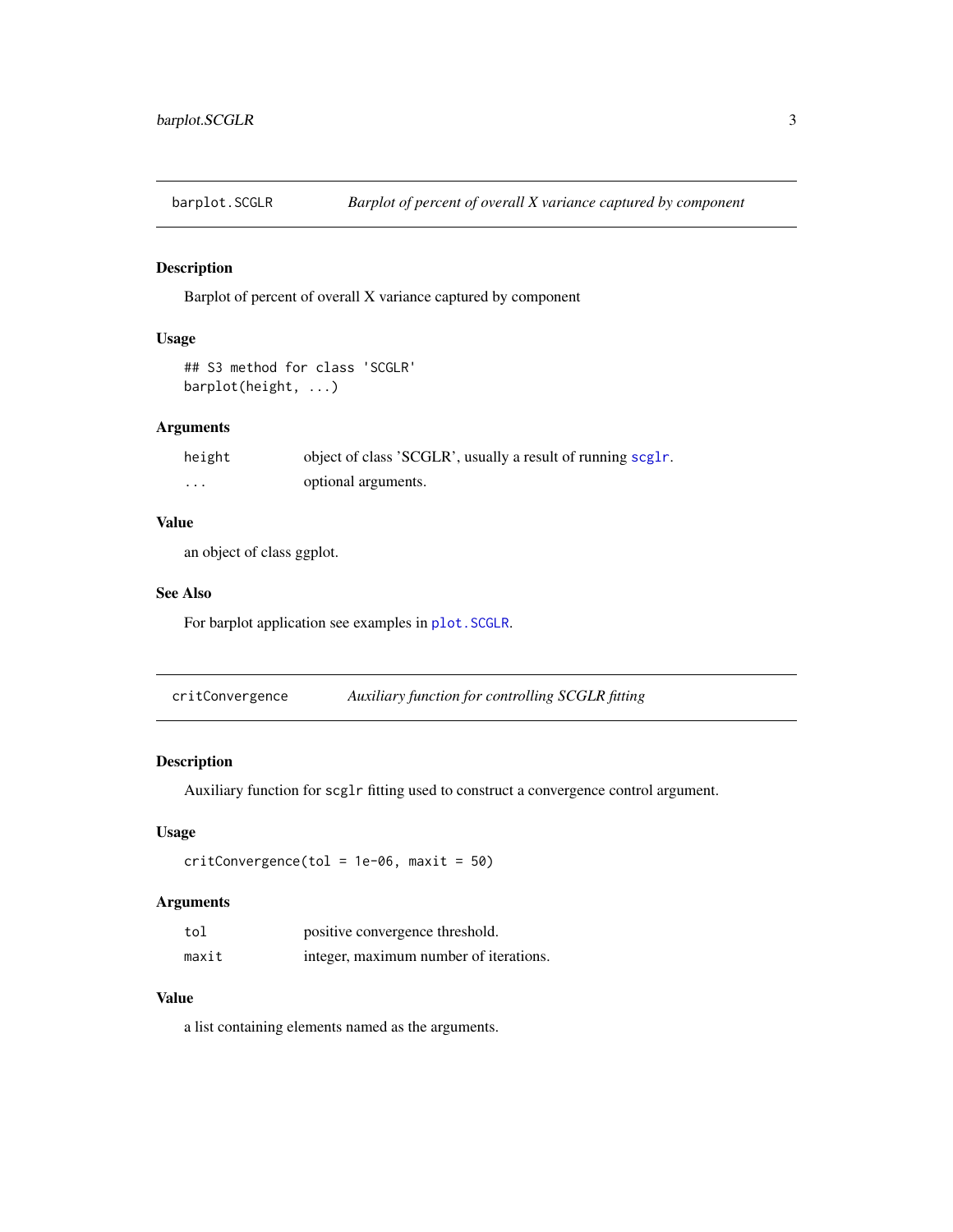<span id="page-3-1"></span><span id="page-3-0"></span>

#### Description

Parameters used to choose what to plot and how. These parameters are given to [plot.SCGLR](#page-11-1) and [pairs.SCGLR](#page-10-1).

#### Details

Parameter name can be abbreviated (e.g. pred.col will be understood as predictors.color). Options can be set globally using options("plot.SCGLR"). It will then provide default values that can be further overriden by giving explicit parameter value.

| parameter name          | type (default value). Description.                                                             |
|-------------------------|------------------------------------------------------------------------------------------------|
| title                   | string (NULL). Main title of plot (override built-in).                                         |
| labels.auto             | logical (TRUE). Should covariate or predictor labels be aligned with arrows.                   |
| labels.offset           | numeric (0.01). Offset by which labels should be moved from tip of arrows.                     |
| labels.size             | numeric (1). Relative size for labels. Use it to globally alter label size.                    |
| expand                  | numeric (1). Expand factor for windows size. Use it for example to make room for clipped lab   |
| threshold               | numeric. All covariates and/or predictors whose sum of square correlations with the two comp   |
| observations            | logical (FALSE). Should we draw observations.                                                  |
| observations.size       | numeric (1). Point size.                                                                       |
| observations.color      | character ("black"). Point color.                                                              |
| observations.alpha      | numeric (1). Point transparency.                                                               |
| observations.factor     | logical (FALSE). Paint observations according to factor (specify factor).                      |
| predictors              | logical or array of characters (FALSE). Should we draw predictors and optionally which one (1) |
| predictors.color        | string ("red"). Base color used to draw predictors.                                            |
| predictors.alpha        | numeric (1). Overall transparency for predictors (0 is transparent, 1 is opaque).              |
| predictors.arrows       | logical (TRUE). Should we draw arrows for predictors.                                          |
| predictors.arrows.color | string (predictors.color). Specific color for predictor arrows.                                |
| predictors.arrows.alpha | numeric (predictors.alpha). Transparency for predictor arrows.                                 |
| predictors.labels       | logical (TRUE). Should we draw labels for predictors.                                          |
| predictors.labels.color | string (predictors.color). Specific color for predictor labels.                                |
| predictors.labels.alpha | numeric (predictors.alpha). Transparency for predictor labels.                                 |
| predictors.labels.size  | numeric (labels.size). Specific size for predictor labels.                                     |
| predictors.labels.auto  | logical (labels.auto). Should predictor labels be aligned with arrows.                         |
| covariates              | logical or array of characters (TRUE). Should we draw covariates and optionally which one (T   |
| covariates.color        | string ("black"). Base color used to draw covariates.                                          |
| covariates.alpha        | numeric (1). Overall transparency for covariates (0 is transparent, 1 is opaque).              |
| covariates.arrows       | logical (TRUE). Should we draw arrows for covariates.                                          |
| covariates.arrows.color | string (covariates.color). Specific color for covariate arrows.                                |
| covariates.arrows.alpha | numeric (covariates.alpha). Transparency for covariate arrows.                                 |
| covariates.labels       | logical (TRUE). Should we draw labels for predictors.                                          |
| covariates.labels.color | string (covariates.color). Specific color for predictor labels.                                |
| covariates.labels.alpha | numeric (covariates.alpha). Transparency for covariate labels.                                 |
| covariates.labels.size  | numeric (labels.size). Specific size for covariate labels.                                     |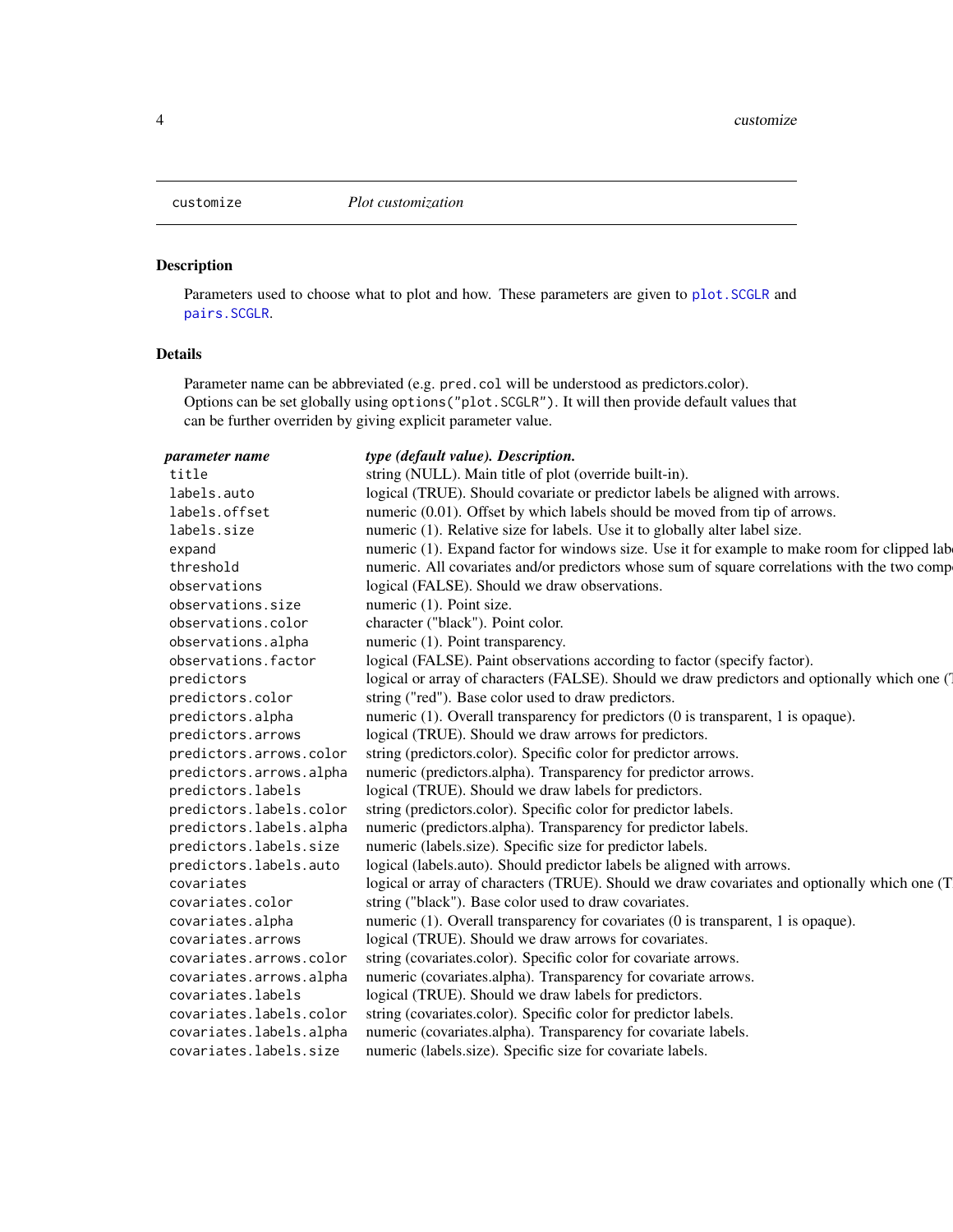<span id="page-4-0"></span>genus  $5<sup>5</sup>$ 

| covariates.labels.auto | logical (labels.auto). Should covariate labels be aligned with arrows.                       |
|------------------------|----------------------------------------------------------------------------------------------|
| factor                 | logical or character (FALSE). Should we draw a factor chosen among additionnal variables (T) |
| factor.points          | logical (TRUE). Should symbol be drawn for factors.                                          |
| factor.points.size     | numeric (4). Symbol size.                                                                    |
| factor.points.shape    | numeric (13). Point shape.                                                                   |
| factor.labels          | logical (TRUE). Should factor labels be drawn.                                               |
| factor.labels.color    | string ("black"). Color used to draw labels.                                                 |
| factor.labels.size     | numeric (labels.size). Specific size for factor labels.                                      |

#### Examples

```
## Not run:
# setting parameters
plot(genus.scglr)
plot(genus.scglr, predictors=TRUE)
plot(genus.scglr, predictors=TRUE, pred.arrows=FALSE)
# setting global style
options(plot.SCGLR=list(predictors=TRUE, pred.arrows=FALSE))
plot(genus.scglr)
# setting custom style
myStyle <- list(predictors=TRUE, pred.arrows=FALSE)
plot(genus.scglr, style=myStyle)
## End(Not run)
```
genus *Sample dataset of abundance of genera in tropical moist forest*

#### Description

Genus gives the abundance of 27 common tree genera in the tropical moist forest of the Congo-Basin and 40 geo-referenced environmental variables on one thousand 8 by 8 km plots (observations). Each plot's data was obtained by aggregating the data measured on a variable number of previously sampled 0.5 ha sub-plots. Geo-referenced environmental variables were used to describe the physical factors as well as vegetation characteristics. 14 physical factors were used pertaining the description of topography, geology and rainfall of each plot. Vegetation is characterized through 16-days enhanced vegetation index (EVI) data.

#### Format

| gen1 to gen27                            | abundance of the 27 common genera. |
|------------------------------------------|------------------------------------|
| altitude                                 | above-sea level in meters.         |
| pluvio_yr                                | mean annual rainfall.              |
| forest                                   | classified into seven classes.     |
| pluvio_1 to pluvio_12 monthly rainfalls. |                                    |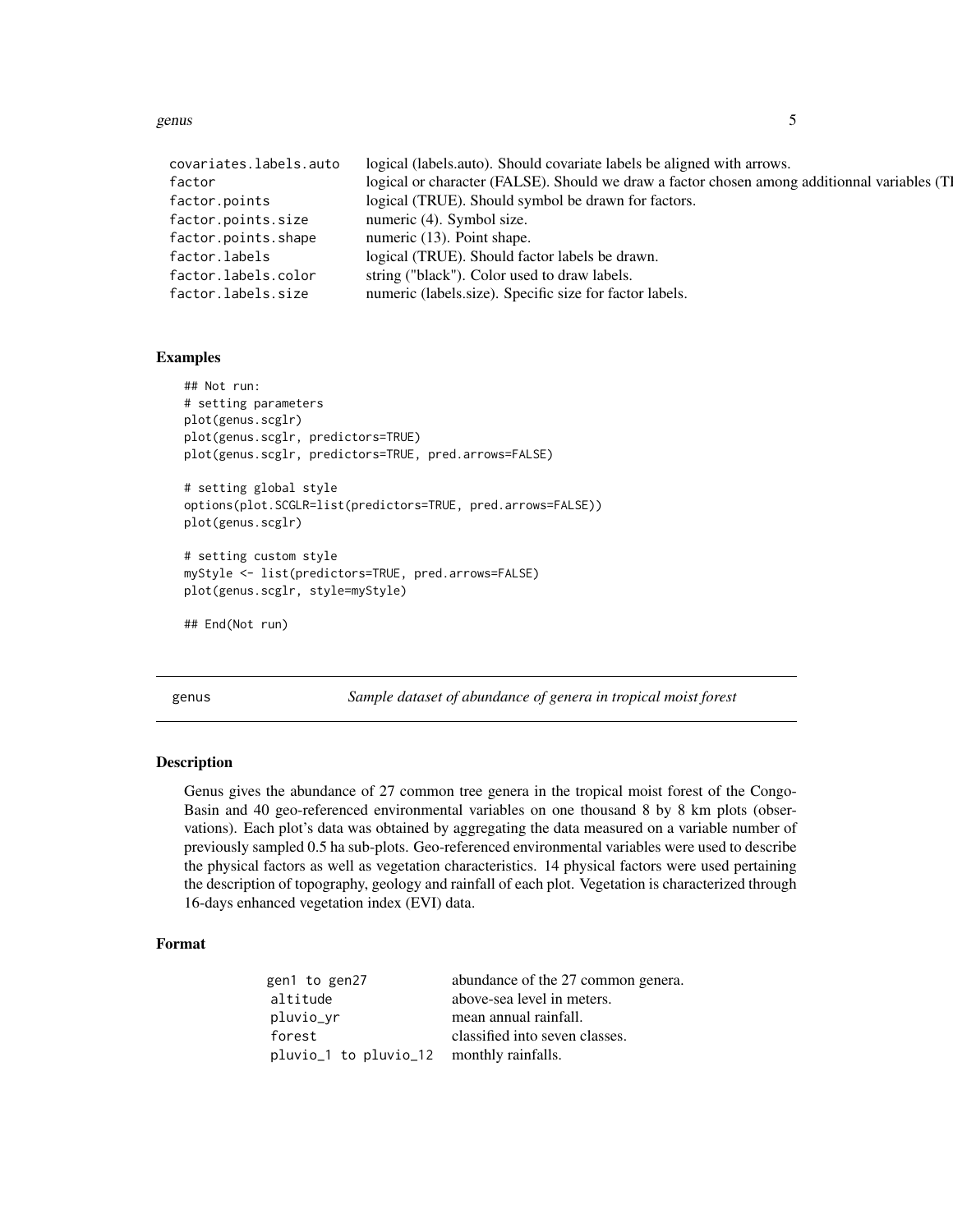<span id="page-5-0"></span>

| geology            | 5-level geological substrate.        |
|--------------------|--------------------------------------|
| $evi_1$ to $evi_2$ | 16-days enhanced vegetation indexes. |
| lon and lat        | position of the plot centers.        |
| surface            | sampled area.                        |

#### Note

The use of this dataset for publication must make reference to the CoForChange project.

#### Author(s)

CoForChange project

#### References

S. Gourlet-Fleury et al. (2009–2014) CoForChange project: <http://www.coforchange.eu/> C. Garcia et al. (2013–2015) CoForTips project: [http://www.fordev.ethz.ch/research/active](http://www.fordev.ethz.ch/research/active/CoForTips)/ **[CoForTips](http://www.fordev.ethz.ch/research/active/CoForTips)** 

#### Description

Function that calculates cross-validation selection criteria

#### Usage

```
infoCriterion(ynew, pred, family, type, size = NULL, npar = 0)
```
#### Arguments

| ynew   | data matrix corresponding to the observations used as test sample.                                                                                                                                                   |
|--------|----------------------------------------------------------------------------------------------------------------------------------------------------------------------------------------------------------------------|
| pred   | predicted value of the linear predictor obtained from Xnew and the estimated<br>parameters.                                                                                                                          |
| family | a vector of the same length as the number of responses containing characters<br>identifying the distribution families of the dependent variables. "bernoulli", "bi-<br>nomial", "poisson" or "gaussian" are allowed. |
| type   | information criterion used. Likelihood, aic, bic, aice or Mean Square Predic-<br>tion Error (mspe) are defined. Area Under ROC Curve (auc) also defined for<br>Bernoulli cases only.                                 |
| size   | describes the number of trials for the binomial dependent variables. A (number<br>of statistical units * number of binomial dependent variables) matrix is expected.                                                 |
| npar   | number of parameters used for penalisation.                                                                                                                                                                          |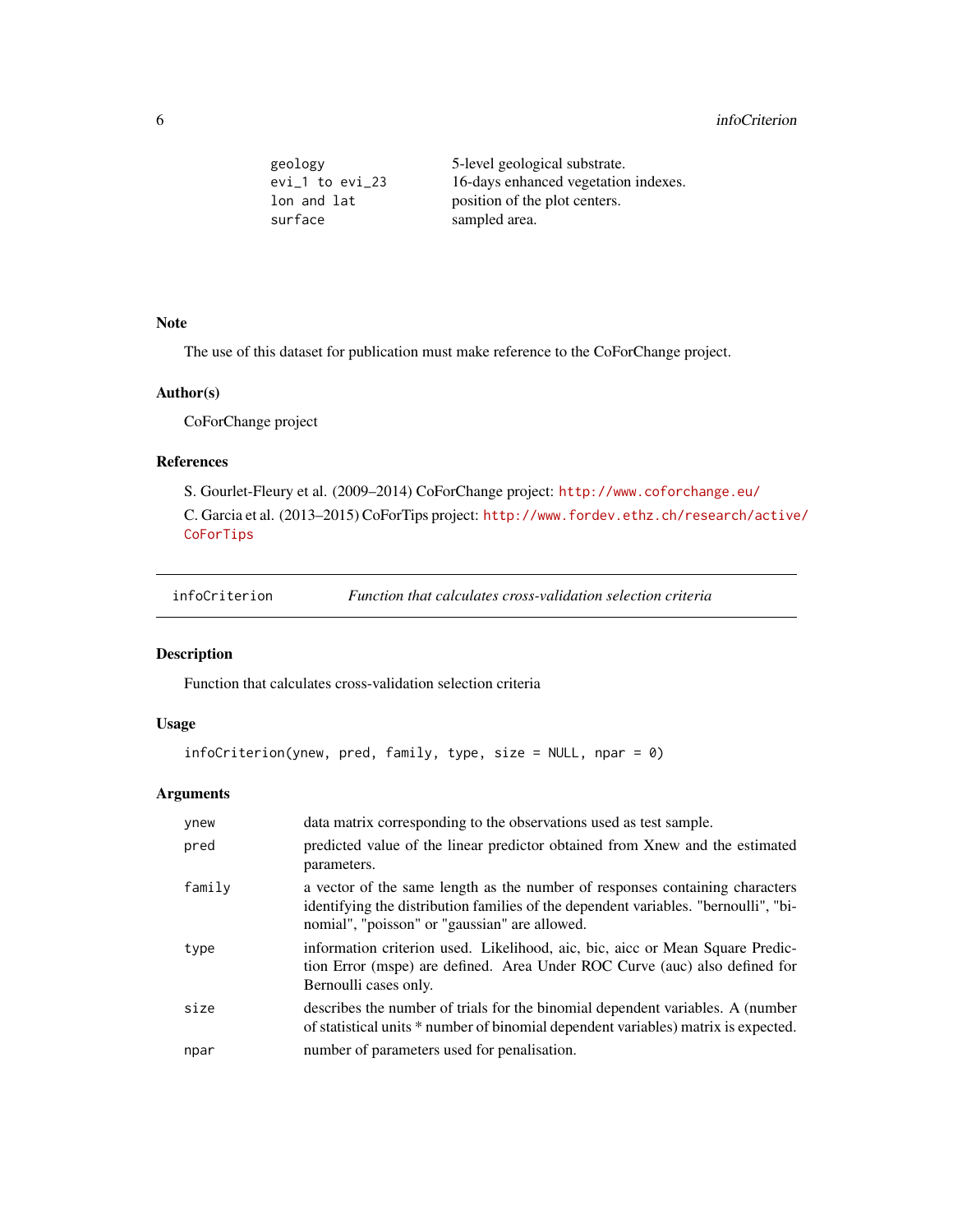#### <span id="page-6-0"></span>Methods **7**

#### Value

a matrix containing the criterion value for each dependent variable (row) and each number of components (column).

| Methods |  |
|---------|--|
|---------|--|

#### $Regularization criterion types$

#### <span id="page-6-1"></span>Description

- LPLS for PLS-type SCGLR
- SR Method iterative normed gradient (ING) for Structural Relevance

#### Usage

methodLPLS()

```
methodSR(phi = "vpi", 1 = 1, s = 1/2, maxiter = 1000, epsilon = 1e-06,
 bailout = 10
```
#### Arguments

| phi     | character string describing structura relevance used in the regularization process.<br>Allowed values are "vpi" for Variable Powered Inertia and "cv" for Component<br>Variance. Default to "vpi". |
|---------|----------------------------------------------------------------------------------------------------------------------------------------------------------------------------------------------------|
|         | is a numeric argument $(>1)$ tuning the importance of variable bundle locality.                                                                                                                    |
| S       | is a numeric argument (in $[0,1]$ ) tuning the strength of structural relevance with<br>respect to goodness of fit.                                                                                |
| maxiter | integer for maximum number of iterations of SR function                                                                                                                                            |
| epsilon | positive convergence threshold                                                                                                                                                                     |
| bailout | integer argument                                                                                                                                                                                   |
|         |                                                                                                                                                                                                    |

multivariateFormula *Formula construction*

#### Description

Helper function for building multivariate scglr formula.

NOTE: Interactions involving factors are not allowed for now. For interactions between two quantitative variables, use  $I(x*y)$  as usual.

#### Usage

```
multivariateFormula(namesY, namesX, namesAX = NULL)
```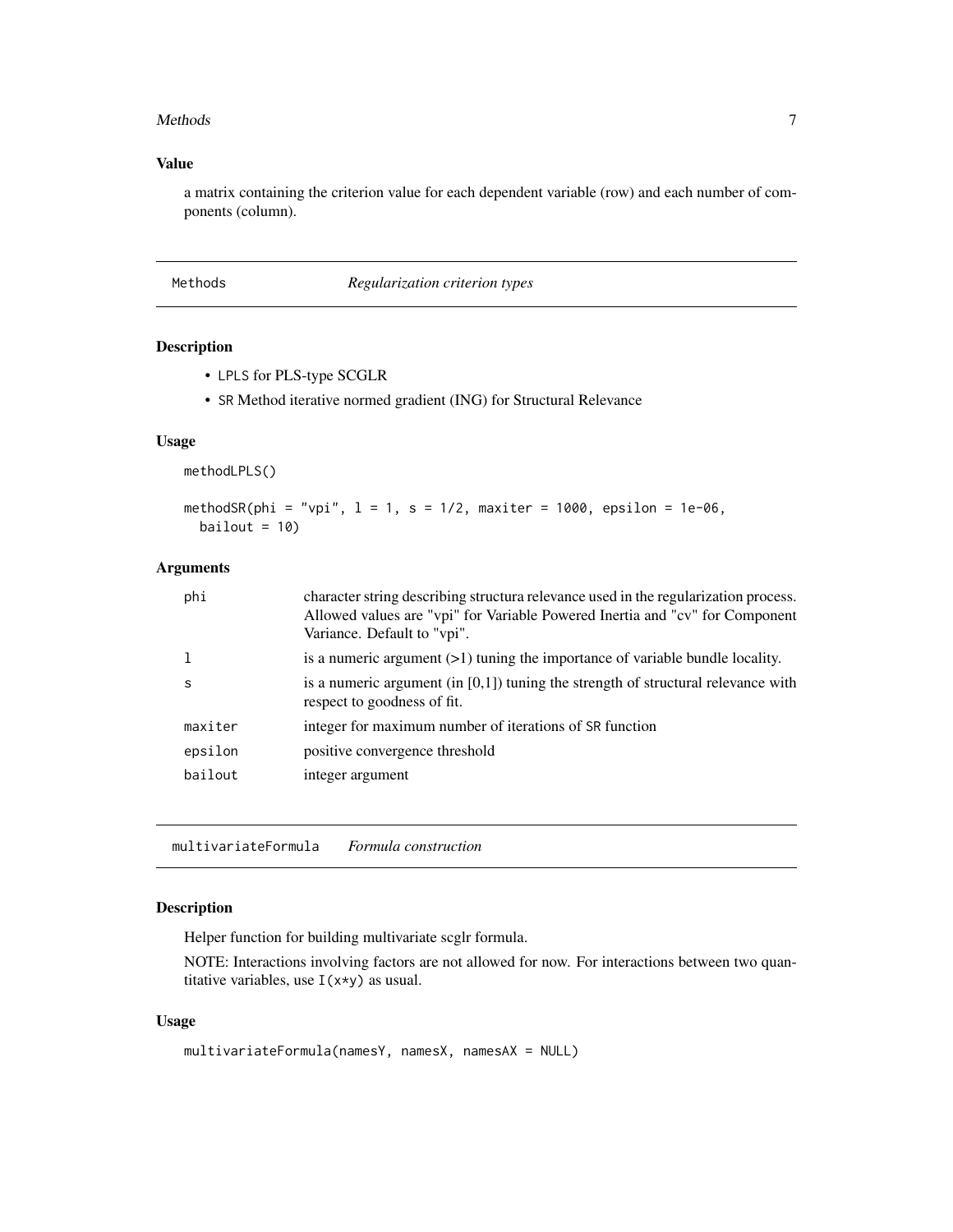#### <span id="page-7-0"></span>Arguments

| namesY  | a vector of character containing the names of the dependent variables.                            |
|---------|---------------------------------------------------------------------------------------------------|
| namesX  | a vector of character containing the names of the covariates $(X)$ involved in the<br>components. |
| namesAX | a vector of character containing the names of the additional covariates.                          |

#### Value

an object of class Formula.

multivariateGlm.fit *Multivariate generalized linear regression*

#### Description

multivariateGlm is used to fit multivariate generalized linear models specified by a symbolic formula together with the distributions of the responses. This function performs a simple GLM fit for each dependent variable with the associated distribution.

#### Usage

```
multivariateGlm.fit(Y, comp, family, offset, size)
```

```
multivariateGlm(formula, data, family, size = NULL, offset = NULL,
  subset = NULL
```
#### Arguments

| Y       | matrix of dependent variables.                                                                                                                         |
|---------|--------------------------------------------------------------------------------------------------------------------------------------------------------|
| comp    | matrix of covariates.                                                                                                                                  |
| family  | a vector of character giving the family distribution of each response.                                                                                 |
| offset  | used for the poisson dependent variables. A vector or a matrix of size: number<br>of observations * number of Poisson dependent variables is expected. |
| size    | a matrix giving the number of trials for each Binomial dependent variable ncol(size)<br>must be equal to the number of Binomial variables.             |
| formula | an object of class Formula (or one that can be coerced to that class): a symbolic<br>description of the model to be fitted.                            |
| data    | the data frame to be modeled.                                                                                                                          |
| subset  | an optional vector specifying a subset of observations to be used in the fitting<br>process.                                                           |

#### Value

the list, each item of which is the glm object associated with each response.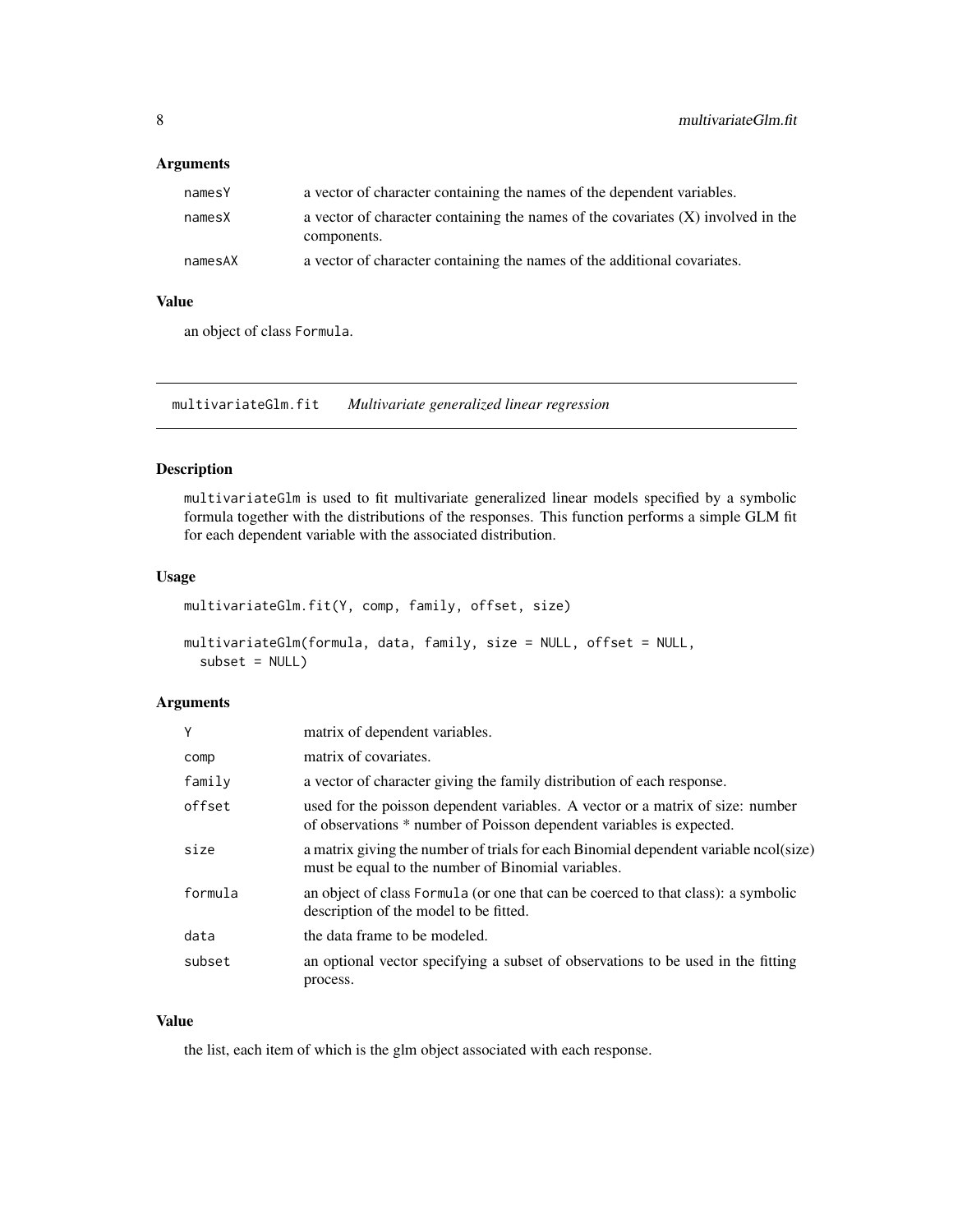#### multivariateGlm.fit 9

#### Examples

```
## Not run:
library(SCGLR)
# load sample data
data(genus)
# get variable names from dataset
n <- names(genus)
ny \leq n[grep("\leqgen",n)] # Y \leq names that begins with "gen"
nx < - n[-\text{green}("\text{open}'',n)] # X \lt- remaining names
# remove "geology" and "surface" from nx as surface
# is offset and we want to use geology as additional covariate
nx <-nx[!nx%in%c("geology","surface")]
# build multivariate formula
# we also add "lat*lon" as computed covariate
form <- multivariateFormula(ny,c(nx,"I(lat*lon)"),c("geology"))
# split genus dataset
sub <- sample(1:nrow(genus),100,replace=F)
sub_fit <- (1:nrow(genus))[-sub]
# define family
fam <- rep("poisson",length(ny))
# fit the model
genus.scglr <- scglr(formula=form, data=genus, family=fam, K=4,
offset=genus$surface, subset=sub_fit)
# xnew, the design matrix associated to sub-sample used for prediction
# note rhs parameter is introduced to take into account that the
# covariate part of the formula is composed of two differents sets
xnew <- model.matrix(form, data=genus[sub,], rhs=1:2)[,-1]
# prediction based on the scglr approch
pred.scglr <- multivariatePredictGlm(xnew,family=fam,
beta=genus.scglr$beta, offset=genus$surface[sub])
cor.scglr <-diag(cor(pred.scglr,genus[sub,ny]))
plot(cor.scglr, col="red",ylim=c(-1,1))
# prediction based on classical poisson glm
genus.glm <- multivariateGlm(formula=form, data=genus, family=fam,
offset=genus$surface, subset=sub_fit)
coefs <- sapply(genus.glm,coef)
# rhs parameter is introduced to take into account that the
# covariate part of the formula is composed of two differents sets
pred.glm <- multivariatePredictGlm(xnew,family=fam,beta=coefs,
offset=genus$surface[sub])
cor.glm <- diag(cor(pred.glm,genus[sub,ny]))
```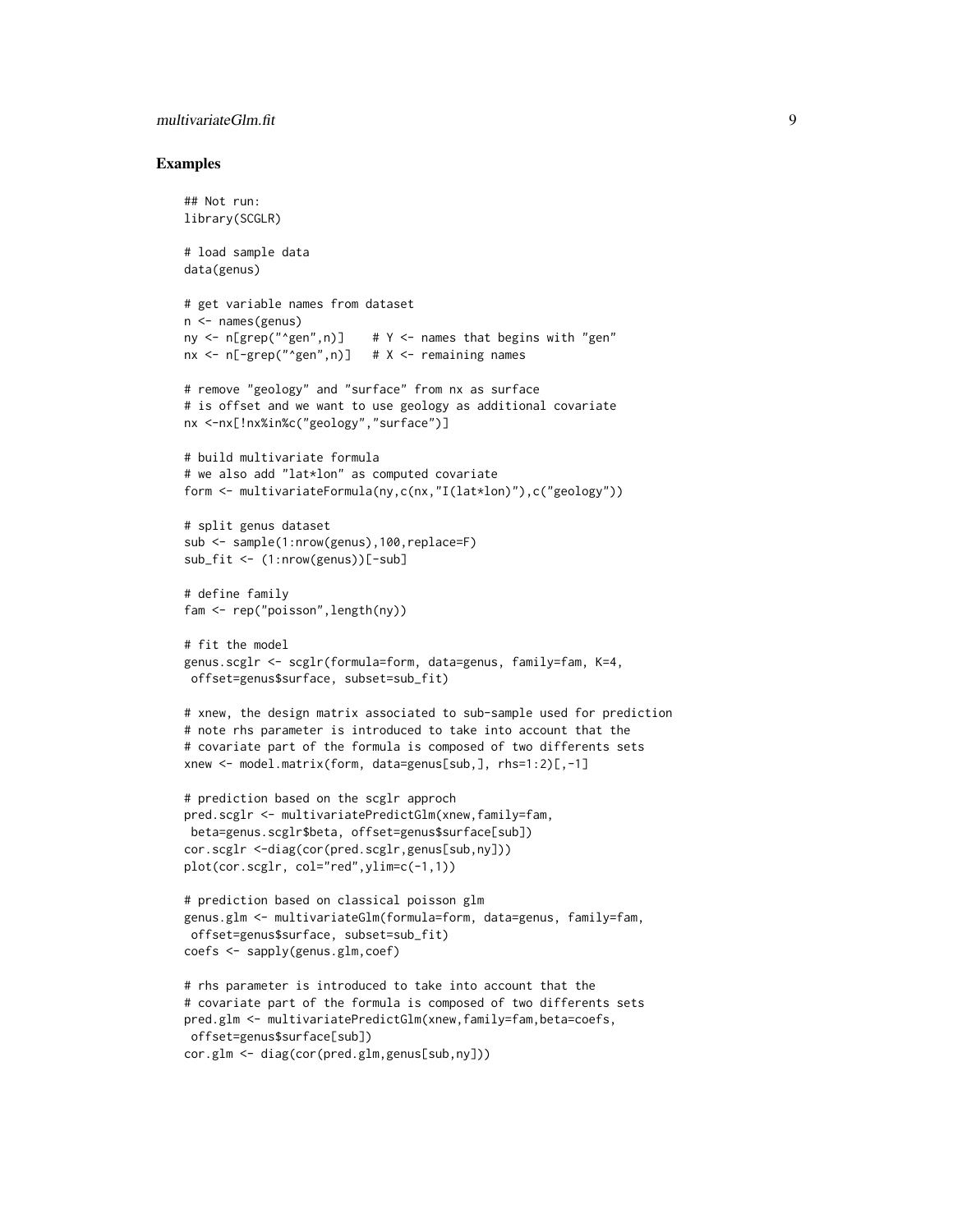```
points(cor.glm, col="blue")
## End(Not run)
```
#### multivariatePredictGlm

*Function that predicts the responses from the covariates for a new sample*

#### Description

Function that predicts the responses from the covariates for a new sample

#### Usage

```
multivariatePredictGlm(Xnew, family, beta, offset = NULL)
```
#### Arguments

| Xnew   | a data frame containing the values of the covariates for the new sample.                                                                               |
|--------|--------------------------------------------------------------------------------------------------------------------------------------------------------|
| family | a vector of character specifying the distributions of the responses.                                                                                   |
| beta   | the matrix of coefficients estimated from the calibration sample.                                                                                      |
| offset | used for the poisson dependent variables. A vector or a matrix of size: number<br>of observations * number of Poisson dependent variables is expected. |

#### Value

a matrix of predicted values.

#### Examples

```
## Not run:
library(SCGLR)
# load sample data
data(genus)
# get variable names from dataset
n <- names(genus)
ny \leq n[grep("\leqgen",n)] # Y \leq names that begins with "gen"
\frac{1}{2} nx <- n[-grep("^gen",n)] # X <- remaining names
# remove "geology" and "surface" from nx as surface is
# offset and we want to use geology as additional covariate
nx <-nx[!nx%in%c("geology","surface")]
```
# build multivariate formula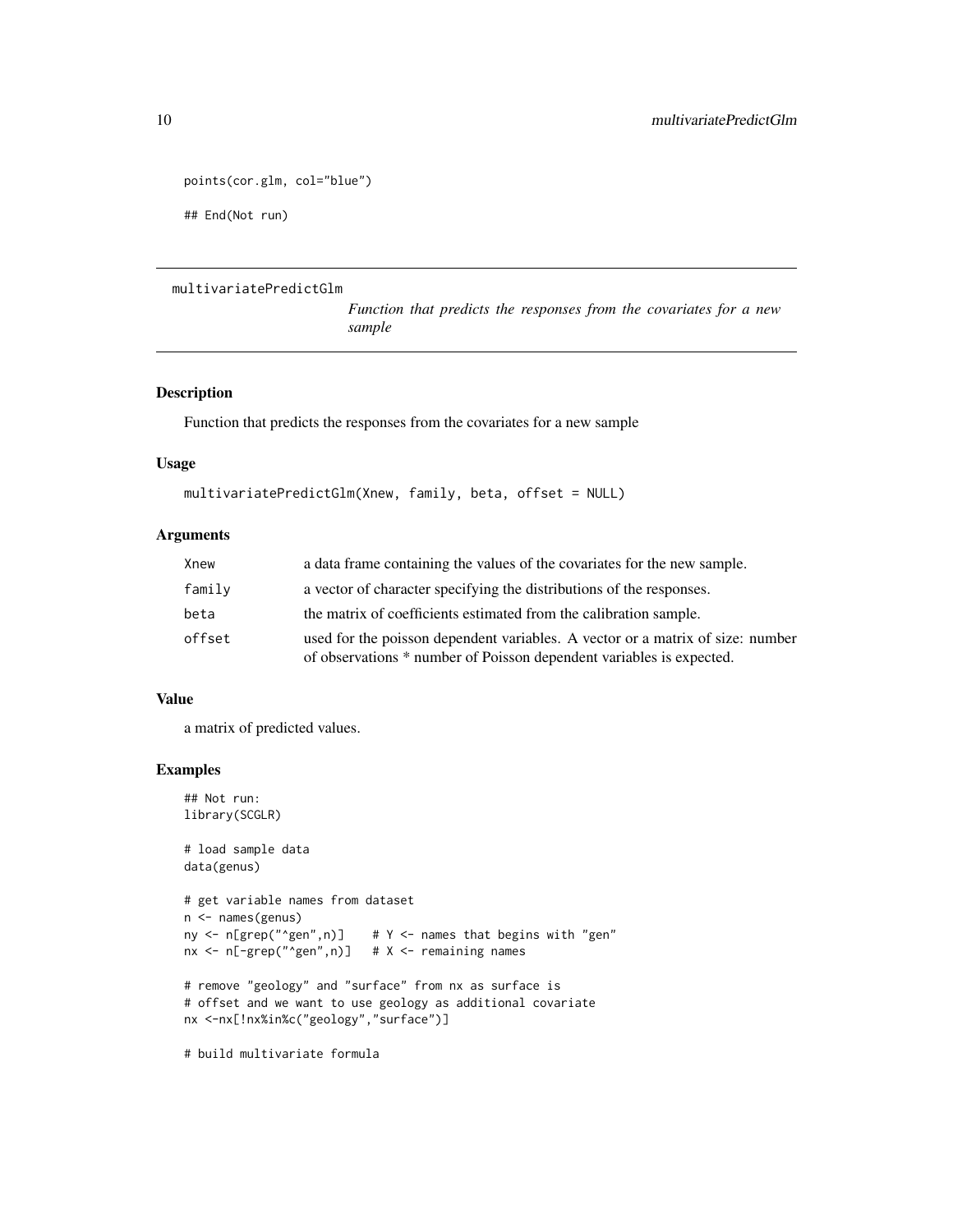#### <span id="page-10-0"></span>pairs.SCGLR 11

```
# we also add "lat*lon" as computed covariate
form <- multivariateFormula(ny,c(nx,"I(lat*lon)"),c("geology"))
# split genus dataset
sub <- sample(1:nrow(genus),100,replace=F)
sub_fit <- (1:nrow(genus))[-sub]
# define family
fam <- rep("poisson",length(ny))
# fit the model
genus.scglr <- scglr(formula=form, data=genus, family=fam, K=4,
offset=genus$surface, subset=sub_fit)
# xnew, the design matrix associated to sub-sample used for prediction
# rhs parameters is introduced to take into account that the covariate
# of the formula is composed of two differents sets
xnew <- model.matrix(form, data=genus[sub,], rhs=1:2)[,-1]
# prediction based on the scglr approch
pred.scglr <- multivariatePredictGlm(xnew,family=fam,
beta=genus.scglr$beta,offset=genus$surface[sub])
cor.scglr <-diag(cor(pred.scglr,genus[sub,ny]))
plot(cor.scglr, col="red",ylim=c(-1,1))
# prediction based on classical poisson glm
genus.glm <- multivariateGlm(formula=form, data=genus, family=fam,
offset=genus$surface, subset=sub_fit)
coefs <- sapply(genus.glm,coef)
# rhs parameters is introduced to take into account that the covariate
# part of the formula is composed of two differents sets
pred.glm <- multivariatePredictGlm(xnew,family=fam,beta=coefs,
offset=genus$surface[sub])
cor.glm <- diag(cor(pred.glm,genus[sub,ny]))
points(cor.glm, col="blue")
## End(Not run)
```
<span id="page-10-1"></span>pairs.SCGLR *Pairwise scglr plot on components*

#### Description

Pairwise scglr plot on components

#### Usage

```
## S3 method for class 'SCGLR'
pairs(x, ..., now = NULL, ncol = NULL, components = NULL)
```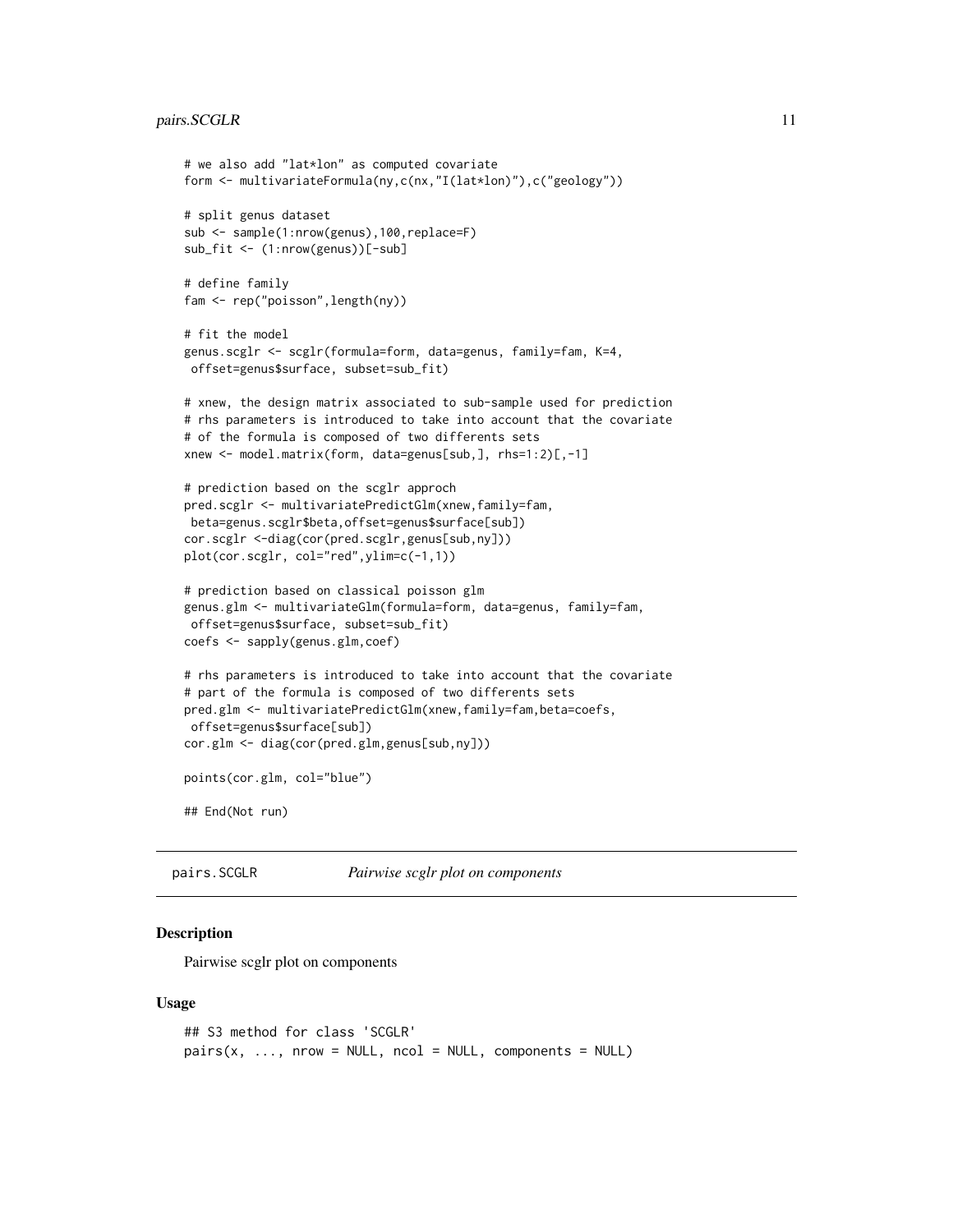#### <span id="page-11-0"></span>Arguments

| X          | object of class 'SCGLR', usually a result of running scglr.                  |
|------------|------------------------------------------------------------------------------|
| nrow       | number of rows of the grid layout.                                           |
| ncol       | number of columns of the grid layout.                                        |
| components | vector of integers selecting components to plot (default is all components). |
| $\cdots$   | optionally, further arguments forwarded to link{plot. SCGLR}.                |

#### See Also

For pairs application see examples in [plot.SCGLR](#page-11-1)

<span id="page-11-1"></span>

| plot.SCGLR | SCGLR generic plot |  |
|------------|--------------------|--|
|------------|--------------------|--|

#### Description

SCGLR generic plot

#### Usage

```
## S3 method for class 'SCGLR'
plot(x, ..., style = getOption("plot.SCGLR"), plane = c(1,2))
```
#### Arguments

| X        | an object from SCGLR class.                                                                                     |
|----------|-----------------------------------------------------------------------------------------------------------------|
| style    | named list of values used to customize the plot (see customize)                                                 |
| plane    | a size-2 vector (or comma separated string) indicating which components are<br>plotted (eg: $c(1,2)$ or "1,2"). |
| $\cdots$ | optional arguments (see customize).                                                                             |

#### Value

an object of class [ggplot](#page-0-0).

#### Examples

```
## Not run:
library(SCGLR)
```
# load sample data data(genus)

# get variable names from dataset n <- names(genus)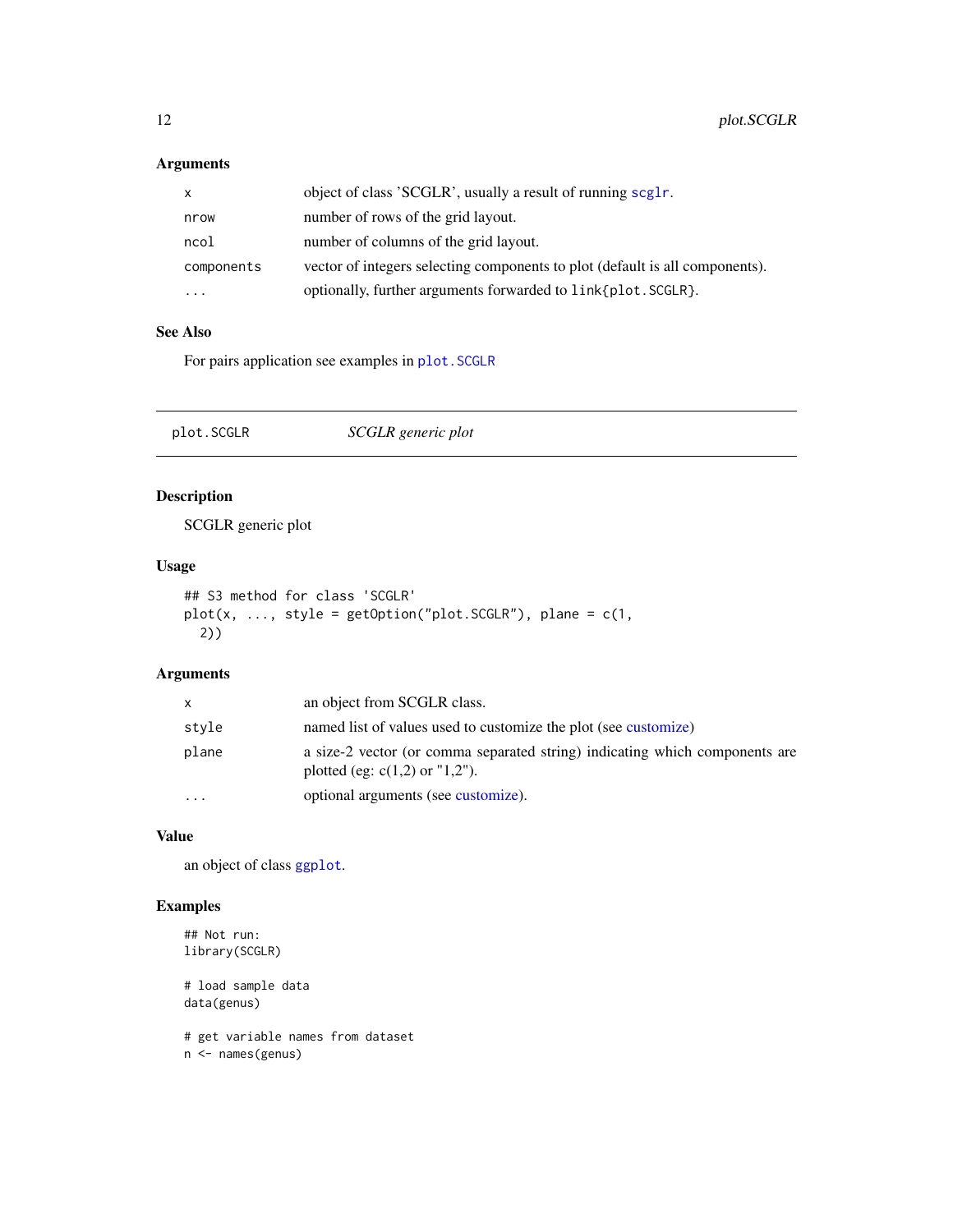#### <span id="page-12-0"></span>print.SCGLR 13

```
ny \leq n[grep("\leqgen",n)] # Y \leq names that begins with "gen"
nx < - n[-\text{green}("\text{open}'',n)] # X <- remaining names
# remove "geology" and "surface" from nx
# as surface is offset and we want to use geology as additional covariate
nx <-nx[!nx%in%c("geology","surface")]
# build multivariate formula
# we also add "lat*lon" as computed covariate
form <- multivariateFormula(ny,c(nx,"I(lat*lon)"),c("geology"))
# define family
fam <- rep("poisson",length(ny))
genus.scglr <- scglr(formula=form,data = genus,family=fam, K=4,
offset=genus$surface)
summary(genus.scglr)
barplot(genus.scglr)
plot(genus.scglr)
plot(genus.scglr, predictors=TRUE, factor=TRUE)
pairs(genus.scglr)
## End(Not run)
```
print.SCGLR *Print SCGLR object*

#### Description

Prints inertia per component and deviance for each Y.

#### Usage

```
## S3 method for class 'SCGLR'
print(x, \ldots)
```
#### Arguments

|          | object of class 'SCGLR', usually a result of running scglr. |
|----------|-------------------------------------------------------------|
| $\cdots$ | Not used.                                                   |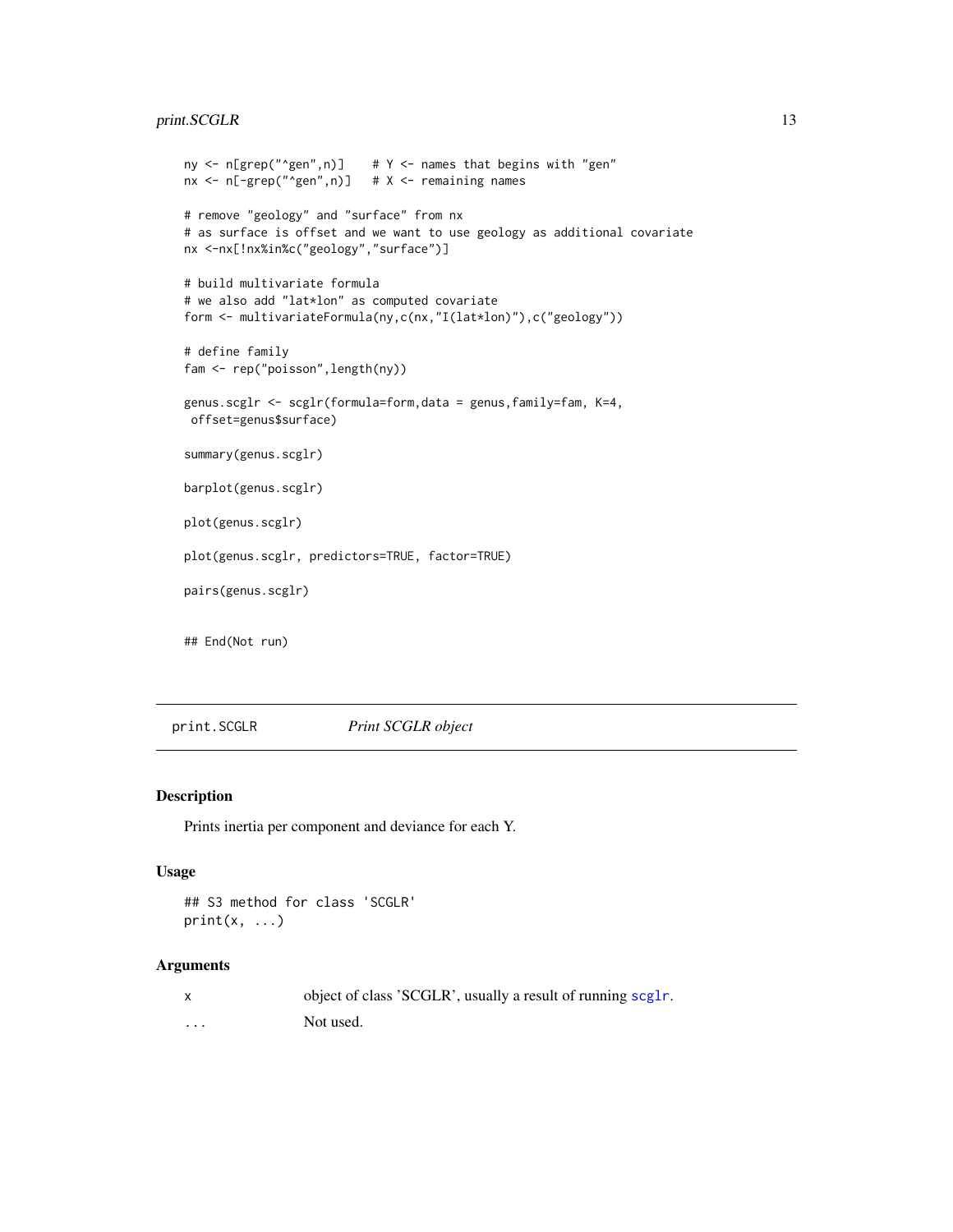#### Description

Calculates the components to predict all the dependent variables.

#### Usage

```
scglr(formula, data, family, K = 1, size = NULL, offset = NULL,
 subset = NULL, na.action = na.omit, crit = list(),
 method = methodSR()
```
#### Arguments

| formula   | an object of class Formula (or one that can be coerced to that class): a symbolic<br>description of the model to be fitted.                                                                                                     |
|-----------|---------------------------------------------------------------------------------------------------------------------------------------------------------------------------------------------------------------------------------|
| data      | a data frame to be modeled.                                                                                                                                                                                                     |
| family    | a vector of character of the same length as the number of dependent variables:<br>"bernoulli", "binomial", "poisson" or "gaussian" is allowed.                                                                                  |
| K         | number of components, default is one.                                                                                                                                                                                           |
| size      | describes the number of trials for the binomial dependent variables. A (number<br>of statistical units * number of binomial dependent variables) matrix is expected.                                                            |
| offset    | used for the poisson dependent variables. A vector or a matrix of size: number<br>of observations * number of Poisson dependent variables is expected.                                                                          |
| subset    | an optional vector specifying a subset of observations to be used in the fitting<br>process.                                                                                                                                    |
| na.action | a function which indicates what should happen when the data contain NAs. The<br>default is set to na. omit.                                                                                                                     |
| crit      | a list of two elements : maxit and tol, describing respectively the maximum<br>number of iterations and the tolerance convergence criterion for the Fisher scor-<br>ing algorithm. Default is set to 50 and 10e-6 respectively. |
| method    | Regularization criterion type. Object of class "method.SCGLR" built by methodLPLS<br>for PLS-type approach or methodSR for Structural Relevance.                                                                                |

#### Value

an object of the SCGLR class.

The function [summary](#page-0-0) (i.e., summary. SCGLR) can be used to obtain or print a summary of the results.

The generic accessor functions [coef](#page-0-0) can be used to extract various useful features of the value returned by scglr.

An object of class "SCGLR" is a list containing following components:

<span id="page-13-1"></span><span id="page-13-0"></span>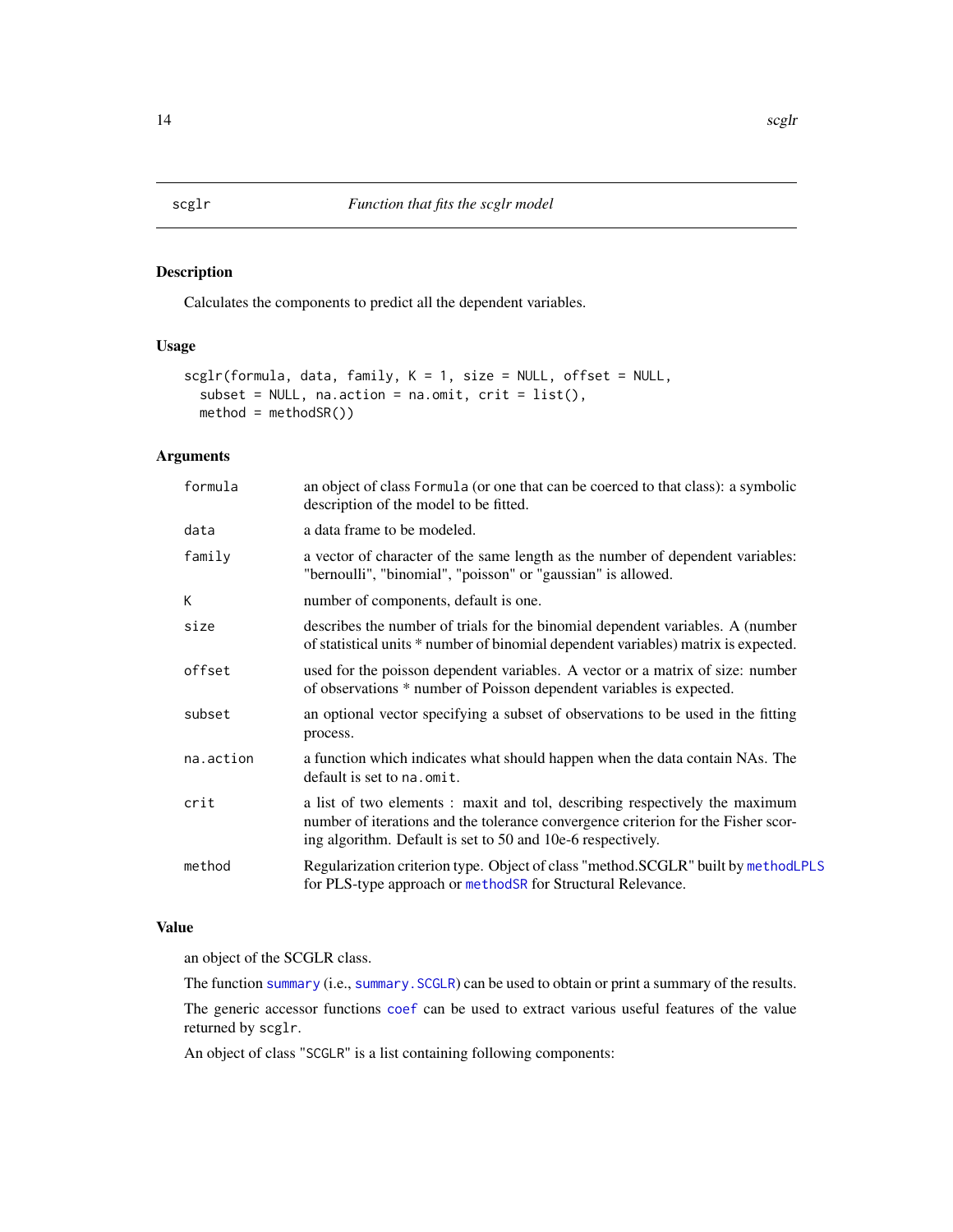$\sqrt{15}$  scglr  $\sqrt{15}$  15

| $\mathbf{u}$ | matrix of size (number of regressors * number of components), contains the<br>component-loadings, i.e. the coefficients of the regressors in the linear combi-<br>nation giving each component. |
|--------------|-------------------------------------------------------------------------------------------------------------------------------------------------------------------------------------------------|
| comp         | matrix of size (number of statistical units * number of components) having the<br>components as column vectors.                                                                                 |
| compr        | matrix of size (number of statistical units * number of components) having the<br>standardized components as column vectors.                                                                    |
| gamma        | list of length number of dependant variables. Each element is a matrix of coef-<br>ficients, standard errors, z-values and p-values.                                                            |
| beta         | matrix of size (number of regressors $+1$ (intercept) $*$ number of dependent vari-<br>ables), contains the coefficients of the regression on the original regressors X.                        |
| lin.pred     | data.frame of size (number of statistical units * number of dependent variables),<br>the fitted linear predictor.                                                                               |
| xFactors     | data.frame containing the nominal regressors.                                                                                                                                                   |
| xNumeric     | data. frame containing the quantitative regressors.                                                                                                                                             |
| inertia      | matrix of size (number of components $*$ 2), contains the percentage and cumula-<br>tive percentage of the overall regressors' variance, captured by each component.                            |
| deviance     | vector of length (number of dependent variables), gives the deviance of each<br>$y_k$ 's GLM on the components.                                                                                 |

#### References

Bry X., Trottier C., Verron T. and Mortier F. (2013) Supervised Component Generalized Linear Regression using a PLS-extension of the Fisher scoring algorithm. *Journal of Multivariate Analysis*, 119, 47-60.

#### Examples

```
## Not run:
library(SCGLR)
# load sample data
data(genus)
# get variable names from dataset
n <- names(genus)
ny <- n[grep("^gen",n)] # Y <- names that begins with "gen"
nx < - n[-\text{green}("\text{open}'',n)] # X <- remaining names
# remove "geology" and "surface" from nx
# as surface is offset and we want to use geology as additional covariate
nx <-nx[!nx%in%c("geology","surface")]
# build multivariate formula
# we also add "lat*lon" as computed covariate
form <- multivariateFormula(ny,c(nx,"I(lat*lon)"),c("geology"))
```
# define family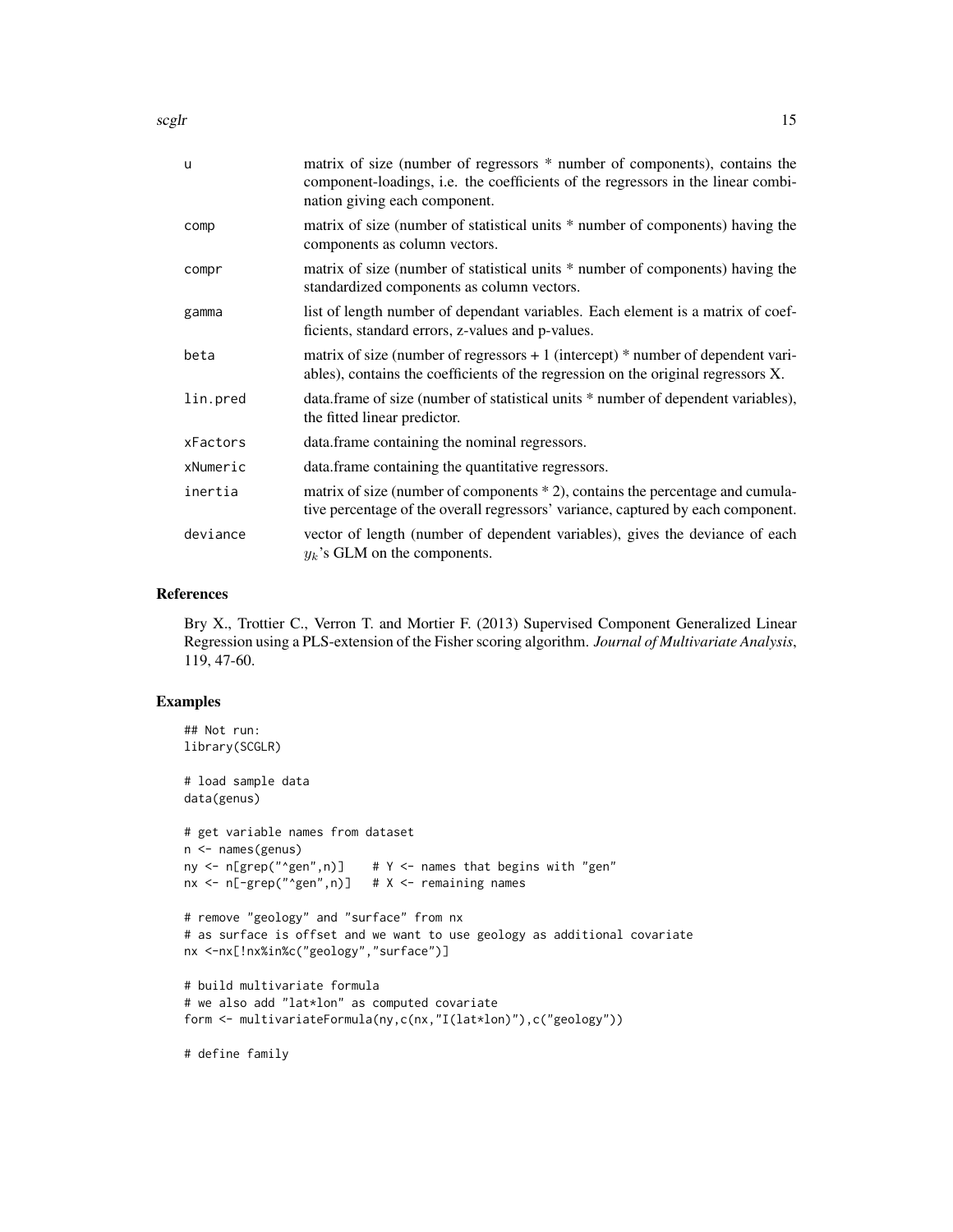```
fam <- rep("poisson",length(ny))
genus.scglr <- scglr(formula=form,data = genus,family=fam, K=4,
offset=genus$surface)
summary(genus.scglr)
## End(Not run)
```
<span id="page-15-1"></span>scglrCrossVal *Function that fits and selects the number of component by crossvalidation.*

#### Description

Function that fits and selects the number of component by cross-validation.

#### Usage

```
scglrCrossVal(formula, data, family, K = 1, nfolds = 5, type = "mspe",
  size = NULL, offset = NULL, subset = NULL, na.action = na.omit,
 crit = list(), method = methodsR(),mc.core = 1)
```
#### Arguments

| formula | an object of class "Formula" (or one that can be coerced to that class): a symbolic<br>description of the model to be fitted.                                                                                                                                                                                                                                                                                                       |
|---------|-------------------------------------------------------------------------------------------------------------------------------------------------------------------------------------------------------------------------------------------------------------------------------------------------------------------------------------------------------------------------------------------------------------------------------------|
| data    | the data frame to be modeled.                                                                                                                                                                                                                                                                                                                                                                                                       |
| family  | a vector of character of length q specifying the distributions of the responses.<br>Bernoulli, binomial, poisson and gaussian are allowed.                                                                                                                                                                                                                                                                                          |
| К       | number of components, default is one.                                                                                                                                                                                                                                                                                                                                                                                               |
| nfolds  | number of folds, default is 5. Although nfolds can be as large as the sample size<br>(leave-one-out CV), it is not recommended for large datasets.                                                                                                                                                                                                                                                                                  |
| type    | loss function to use for cross-validation. Currently six options are available de-<br>pending on whether the responses are of the same distribution family. If the<br>responses are all bernoulli distributed, then the prediction performance may be<br>measured through the area under the ROC curve: type = "auc" In any other case<br>one can choose among the following five options ("likelihood","aic","aicc","bic","mspe"). |
| size    | specifies the number of trials of the binomial variables included in the model. A<br>$(n * qb)$ matrix is expected for qb binomial variables.                                                                                                                                                                                                                                                                                       |
| offset  | used for the poisson dependent variables. A vector or a matrix of size: number<br>of observations * number of Poisson dependent variables is expected.                                                                                                                                                                                                                                                                              |
| subset  | an optional vector specifying a subset of observations to be used in the fitting<br>process.                                                                                                                                                                                                                                                                                                                                        |

<span id="page-15-0"></span>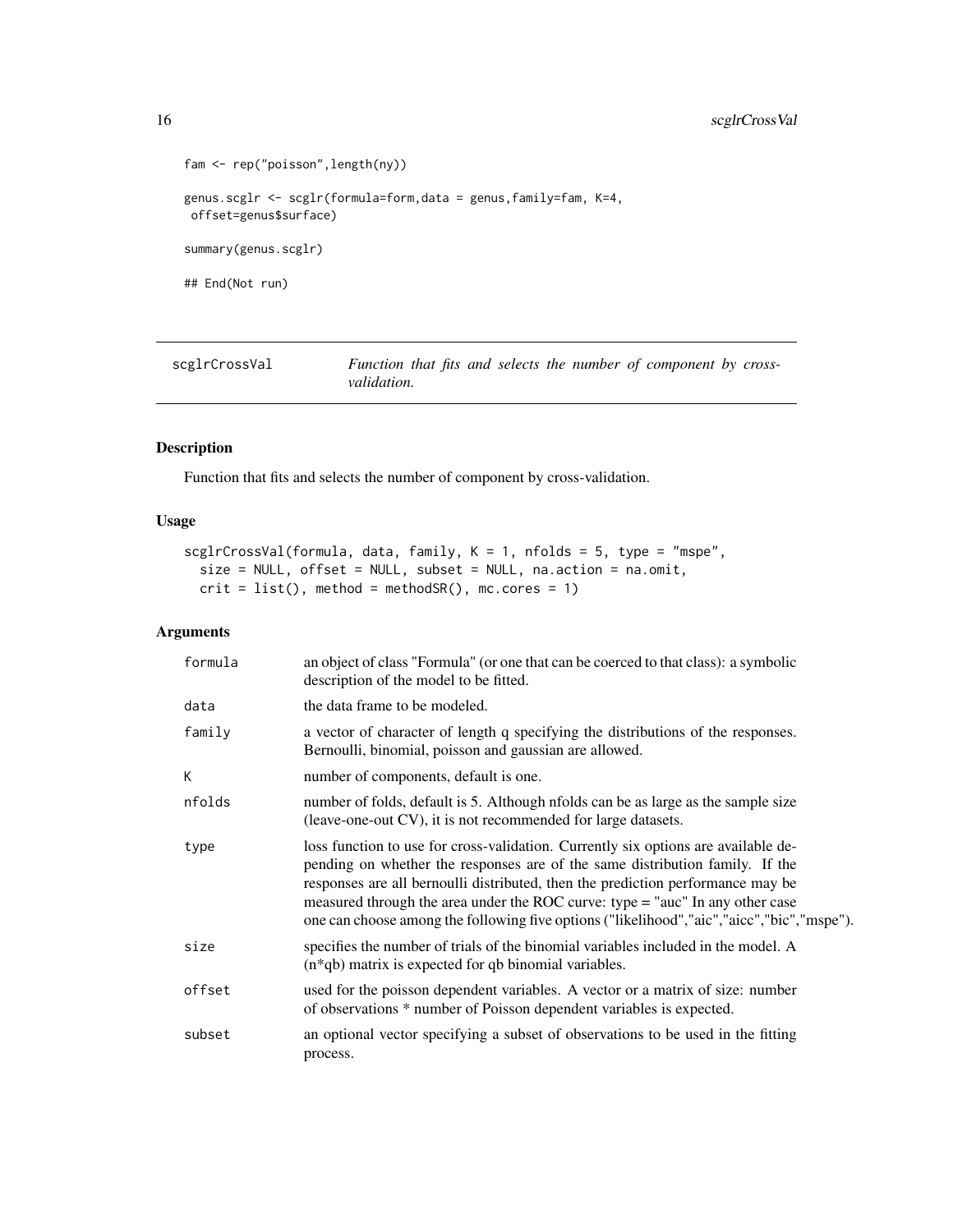#### <span id="page-16-0"></span>scglrCrossVal 17

| na.action | a function which indicates what should happen when the data contain NAs. The<br>default is set to the na. omit.                                                                                                                 |
|-----------|---------------------------------------------------------------------------------------------------------------------------------------------------------------------------------------------------------------------------------|
| crit      | a list of two elements : maxit and tol, describing respectively the maximum<br>number of iterations and the tolerance convergence criterion for the Fisher scor-<br>ing algorithm. Default is set to 50 and 10e-6 respectively. |
| method    | Regularization criterion type. Object of class "method.SCGLR" built by methodLPLS<br>for PLS-type approach or methods R for Structural Relevance.                                                                               |
| mc.cores  | max number of cores to use when using parallelization (Not available in win-<br>dows yet and strongly discouraged if in interactive mode).                                                                                      |

#### Value

a matrix containing the criterion values for each response (rows) and each number of components (columns).

#### References

Bry X., Trottier C., Verron T. and Mortier F. (2013) Supervised Component Generalized Linear Regression using a PLS-extension of the Fisher scoring algorithm. *Journal of Multivariate Analysis*, 119, 47-60.

#### Examples

```
## Not run:
library(SCGLR)
# load sample data
data(genus)
# get variable names from dataset
n <- names(genus)
ny \leq n[grep("\leqgen",n)] # Y \leq names that begins with "gen"
nx < - n[-\text{green}("\text{open}'',n)] # X <- remaining names
# remove "geology" and "surface" from nx
# as surface is offset and we want to use geology as additional covariate
nx <-nx[!nx%in%c("geology","surface")]
# build multivariate formula
# we also add "lat*lon" as computed covariate
form <- multivariateFormula(ny,c(nx,"I(lat*lon)"),c("geology"))
# define family
fam <- rep("poisson",length(ny))
# cross validation
genus.cv <- scglrCrossVal(formula=form, data=genus, family=fam, K=12,
offset=genus$surface)
# find best K
```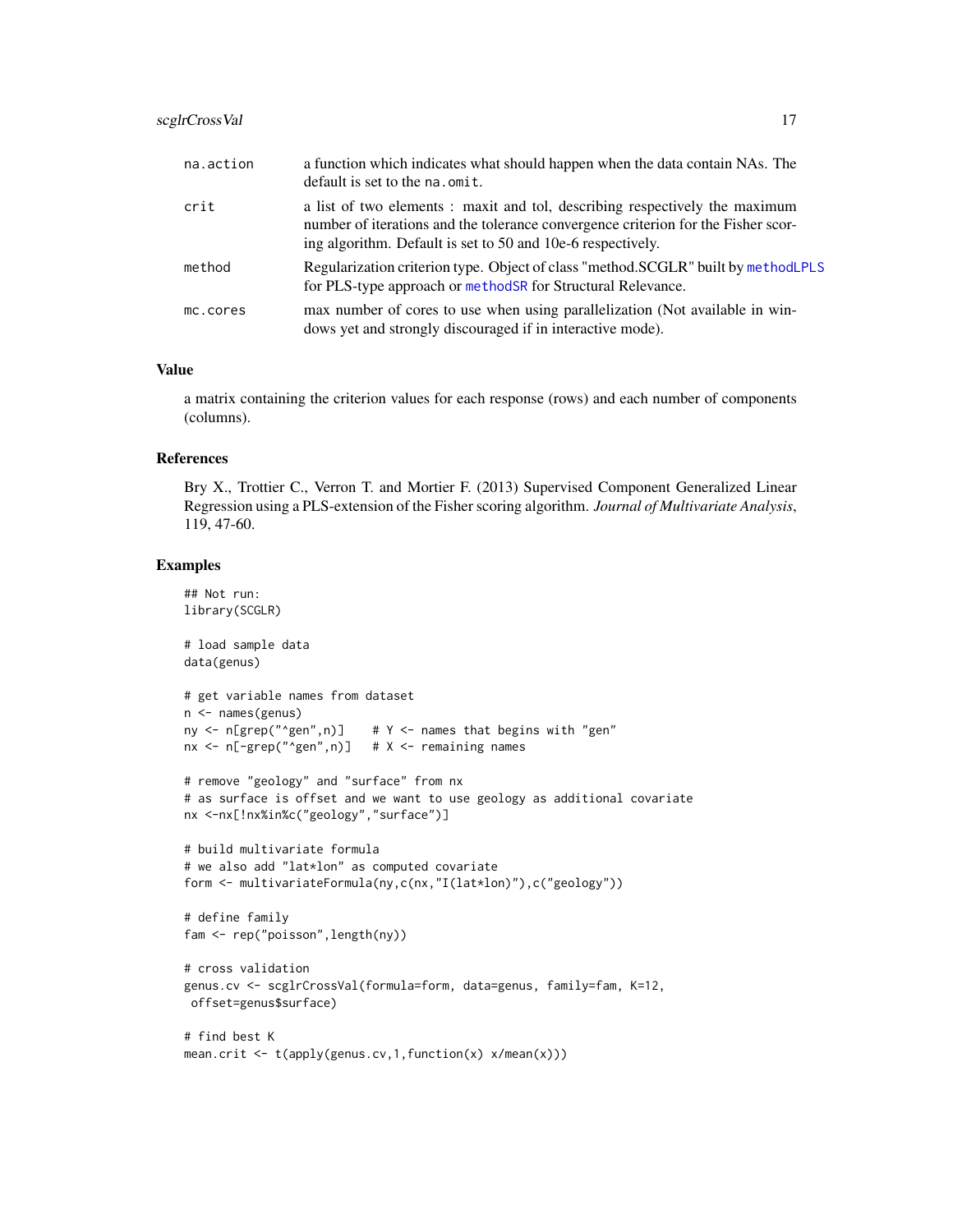```
mean.crit <- apply(mean.crit,2,mean)
K.cv <- which.min(mean.crit)-1
#plot(mean.crit, type="l")
## End(Not run)
```
<span id="page-17-1"></span>summary.SCGLR *Summarizing SCGLR fits*

#### Description

Summary method for class "SCGLR".

#### Usage

```
## S3 method for class 'SCGLR'
summary(object, ...)
```
## S3 method for class 'summary.SCGLR' print(x, digits = 3, cutoff = 1, ...)

#### Arguments

| object   | an object of class "SCGLR", usually a result of a call to scglr.                 |
|----------|----------------------------------------------------------------------------------|
| X        | an object of class "summary.SCGLR", usually a result of a call to summary.SCGLR. |
| digits   | the number of significant digits to use when printing.                           |
| cutoff   | print coefficients with pyalue lower than or equal to cutoff (default to 1).     |
| $\cdots$ | Not used.                                                                        |

#### Value

an object of class "summary.SCGLR".

| inertia      | inertia per component.                                                        |
|--------------|-------------------------------------------------------------------------------|
| deviance     | deviance for each $Y_k$ .                                                     |
| rho          | squared correlations with numerical covariates.                               |
| rho.pred     | squared correlations with linear predictors.                                  |
| coefficients | contains the coefficients of the regression on the components.                |
| pvalue       | contains the pvalues of the coefficients of the regression on the components. |

<span id="page-17-0"></span>